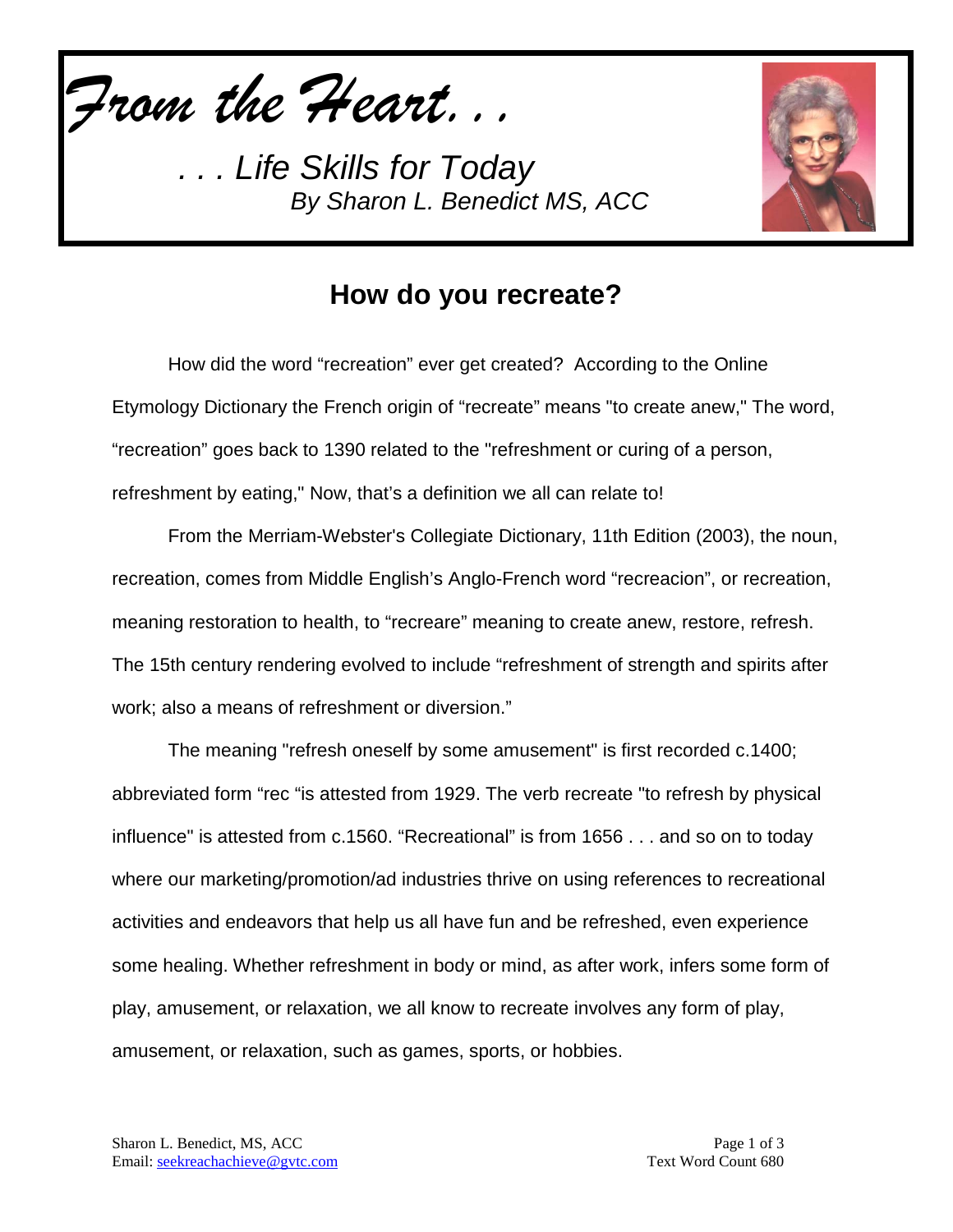So, how do you "recreate?" This is surely a very open-ended question that can elicit just about any response. It's all in the "eyes of the beholder." Yet, let's narrow the options down just a bit to help us see how we play—often times on autopilot! One example of autopilot playing is when you decide to start collecting old perfume bottles. It was definitely fun with the first 25 to 50. Yet, somehow, it isn't so much fun anymore having to dust off every one. You say to yourself, "No more." But the other day you just happened to walk by an antique/second hand store and saw yet another prize perfume treasure! And now it's like a habit you can't break. It just doesn't have the charm to refresh anymore but you just keep collecting.

Does this sound familiar with your own "recreating" activity? We must all remember that whatever we choose to do to "recreate" to routinely ask "Am I still having fun?" If not, maybe it's time to shift gears and try something new or rediscover a longlost interest from your youth. Here are some examples of recreational areas you might consider practicing or appreciating. Keep in mind that there are basically two forms of recreation—passive and active. Both can be done alone and with others. Be sure to do both forms so your mind and body gets some form of whimsical workout; and you can share the fun. And, of course, whatever you do, keep it safe and healthy for all concerned.

Choose two areas (one passive; one active) you would like to check out in your own community. And do a net search by all means to broaden your horizons on the world of fun and recreation that refreshes your life, both body and soul. I'm sure you can add to this list any number of possibilities. So, please feel free to do so. In the next issue, I'll cover some "rec" spots for the Arts, Animals, & Antiques thriving in our Texas Hill Country that you may want to give a try. Have fun "recreating!"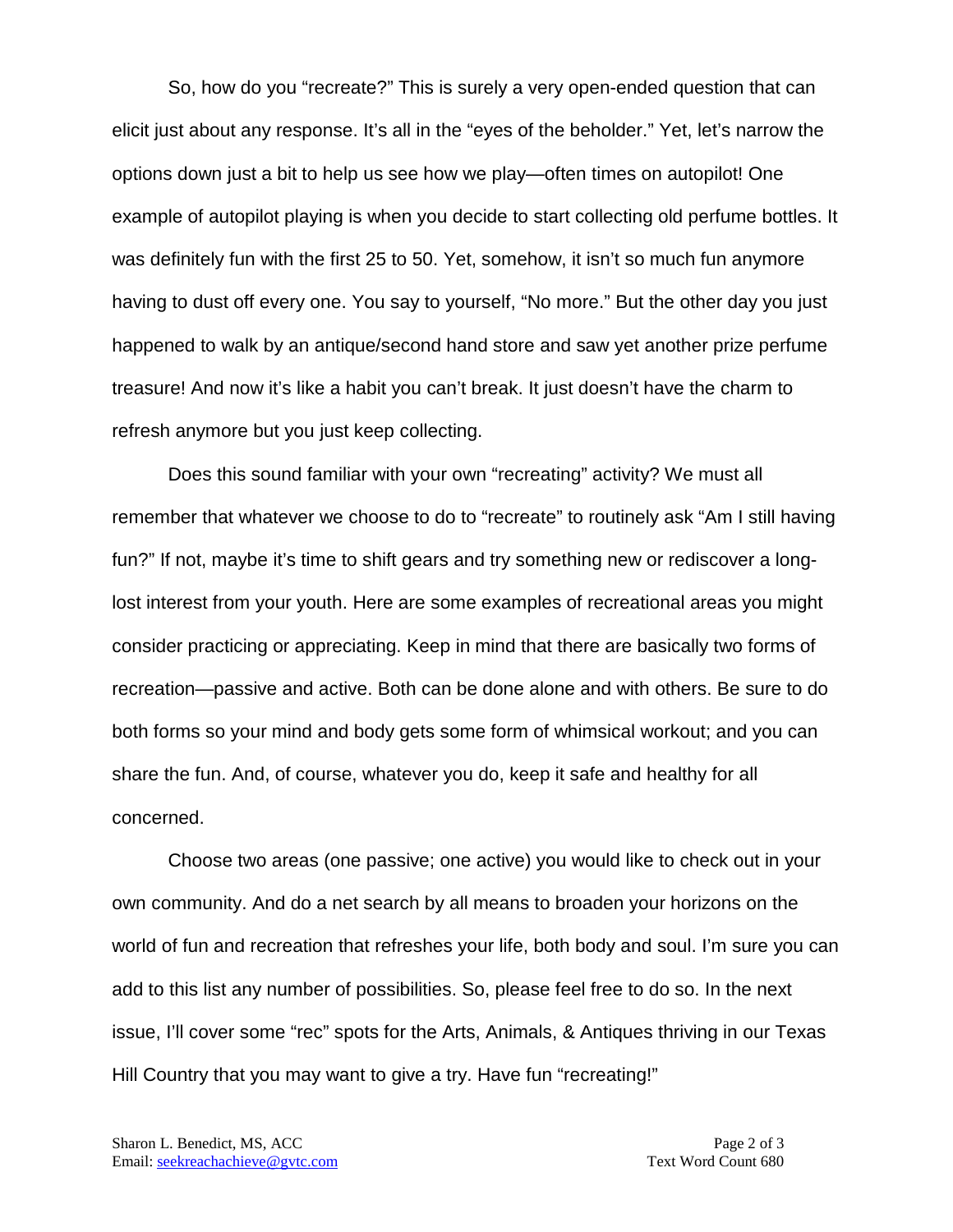Adventure Tourism Art Animal/Bird watching **Backpacking** BASE Jumping Bungee Jumping **Canyoning** Caving Computer games **Crafts Cycling** Dancing Drawing Eating and drinking **Gardening** Going to the beach Hang Gliding Hiking/walking new trails **Hobbies** Humor: jokes, riddles, anecdotes Hunting and fishing Kayaking/Canoeing Kite flying Martial arts Motor Sport Music

**Paintball Painting** Partying (healthy of course!) Pet ownership Reading a book Rock Climbing **Shopping** Singing **Skiing** Sky Diving **Sledding** Snowboarding Spending time with friends and loved ones Sports and exercise Travel and tourism Using the internet (healthy of course!) Video games Visiting an amusement park Visiting galleries & museums Watching movies **Writing** Yoga

--

Sharon L. Benedict, MS, ACC, is a certified life wellness coach-consultant, specializing in life skills, wellness, and creative arts development for individuals, businesses and organizations [\(www.harvestenterprises-sra.com\)](http://www.harvestenterprises-sra.com/).She welcomes your questions and comments and can be contacted at [seekreachachieve@gvtc.com.](mailto:seekreachachieve@gvtc.com)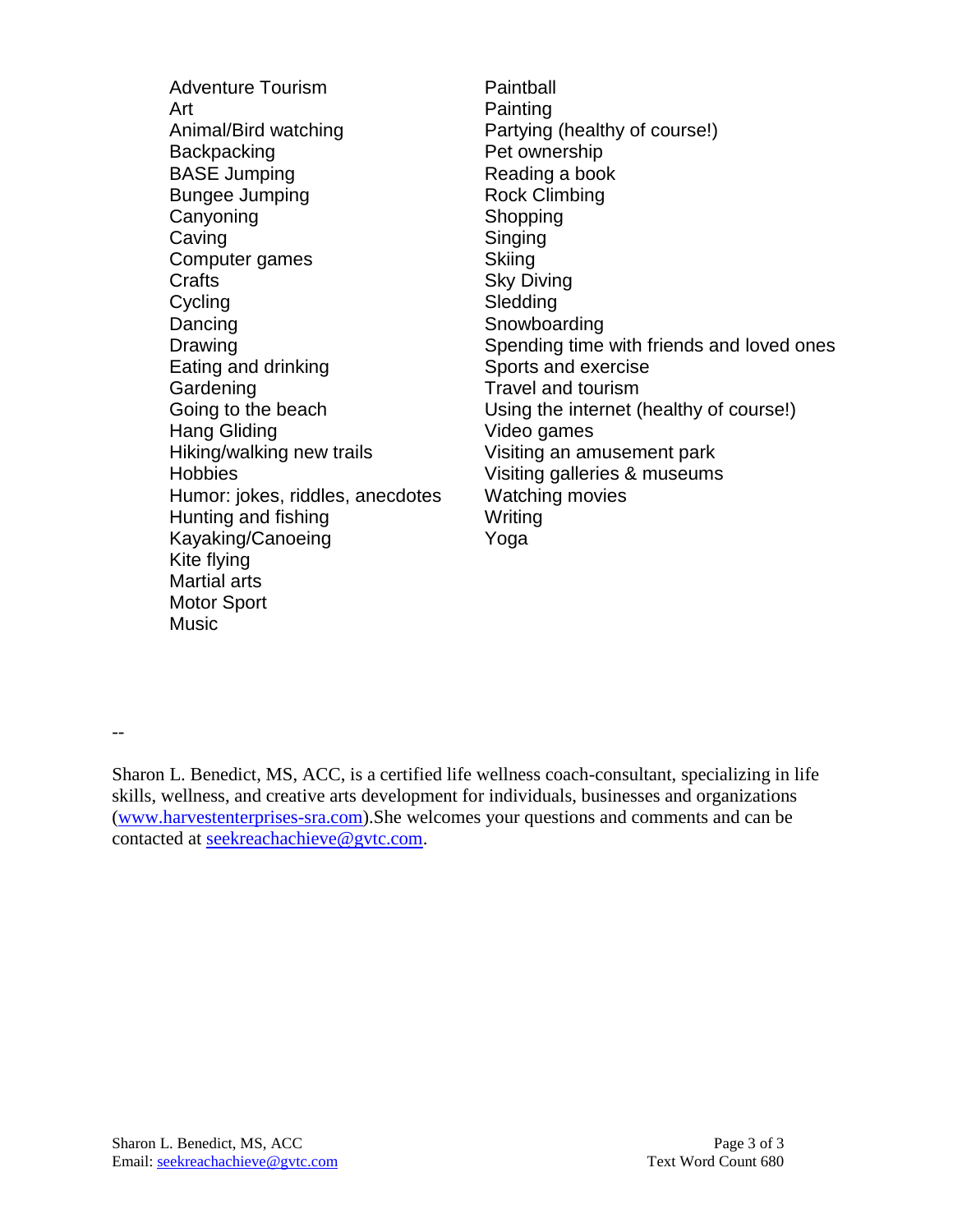*From the Heart...*

*. . . Life Skills for Today By Sharon L. Benedict MS, ACC*



## **Recreation/Entertainment—Arts, Antiques, Animals**

Here we are in the midst of those Fall season hints and the many announcements you are undoubtedly getting in the mail for every kind of event coming your way. Have you marked your calendar yet? Or is life and work garnered all your time and energy? If so, maybe it's time to do some calendar rearranging for some fun and recreation.

Remember the last article where you were given a list of recreation and entertainment areas to consider—two areas, one passive, the other active? For the moment, let's focus on some "rec" spots for the Arts, Animals, & Antiques thriving in our Texas Hill Country that you may want to give a try.

*Let's start with the Arts*, one of my most favorite areas! Whether you paint, sculpt, or dance professionally or as a hobbyist, the Creative Arts encompasses one of the most diverse and engaging worlds, both passively and actively. You can also have loads of fun in the "crafting arts" via needlepoint, weaving, stain glass, you name it. Or you can venture out to those more lofty arenas such as art galleries, museums. You can also visit some hot spots that offer arts & entertainment districts, such as the one in Blanco, Texas [\(www.uptownblanco.com\)](http://www.uptownblanco.com/).

In fact, you can get up close and personal on December 4, 2009, while you learn how the Uptown Blanco Arts & Entertainment District was created. The Hill Country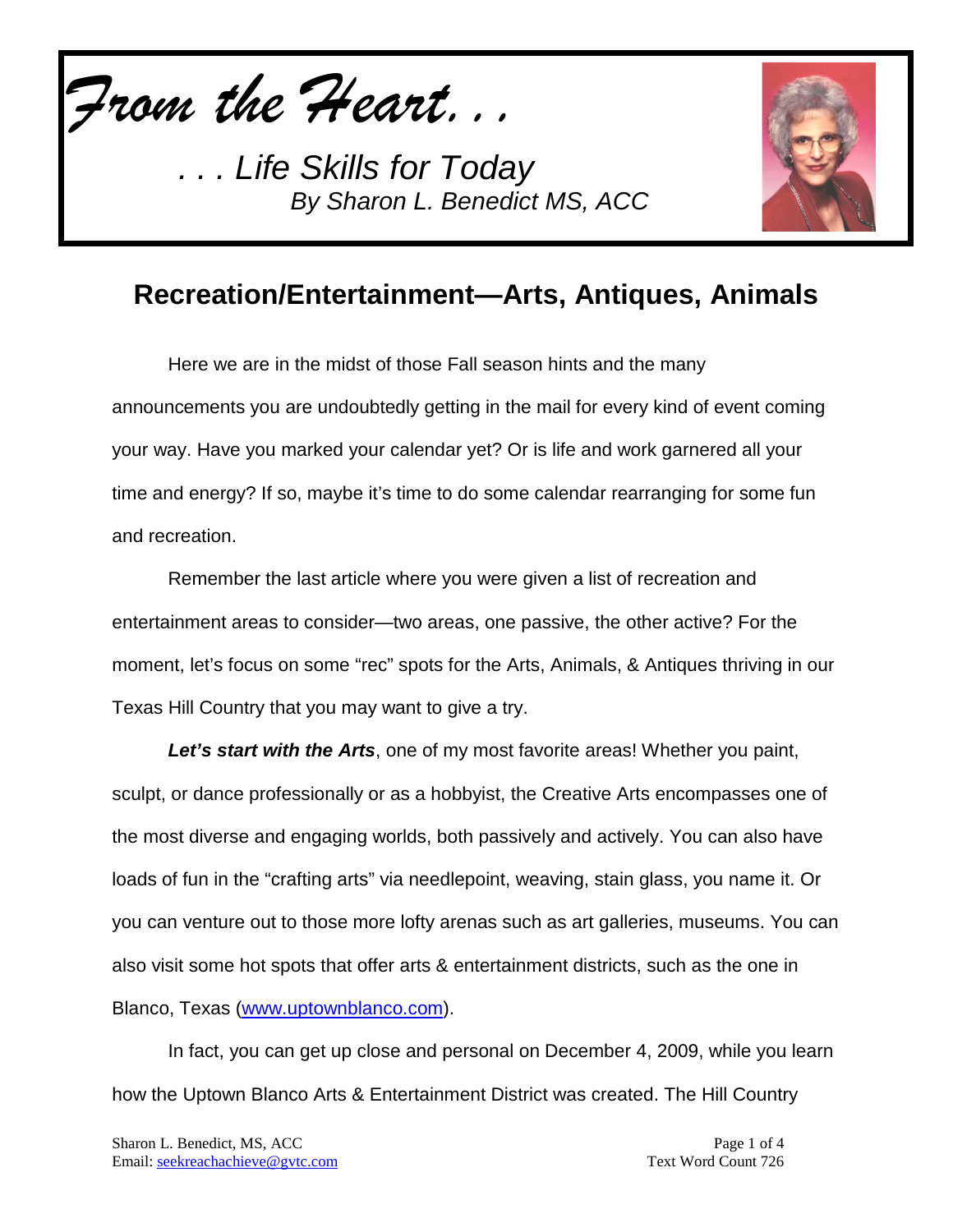Council for the Arts [\(www.HCCArts.org\)](http://www.hccarts.org/) is hosting Renee Benson, guest speaker at the Uptown district. The HCCArts Business & Arts Committees is hosting their next Business & the Arts Speaker Series Luncheon on the premises. Renee and her team were instrumental in transforming an entire downtown block into this arts and entertainment district. Come find out how your community can do the same! Tickets are already on sale at the HCCArts website store.

In the meantime, check out the many galleries and museums in your area. Also, contact the Boerne Professional Artists Association [\(http://www.boerneart.com\)](http://www.boerneart.com/) to plan to attend their Spring 2010 *Parade of Artists* fantastic opportunity to cruise through area artist studios throughout the Texas Hill Country. For just plain live theatre fun, buy your tickets at the Boerne Community Theatre [\(http://www.boernetheatre.org/\)](http://www.boernetheatre.org/), and the Kerrville Performing Arts Society (KPAS) programs [\(www.kpas.org\)](http://www.kpas.org/).

*Now, on to the Antiques!* First, cruise through your local Chamber of Commerce Directory (i.e. Boerne Chamber, [www.boerne.org\)](http://www.boerne.org/). Then visit About.com, Texas Travel,<http://gotexas.about.com/od/texasvacations/a/TexasAntiques.htm> for all kinds of possibilities throughout the Hill Country. In addition, get some tips on buy antiques at [http://antiques.about.com/.](http://antiques.about.com/) And if you are one of those passionate bottle collectors, here's your site to connect with,

[http://www.bottlebooks.com/Internet%20Resources/top\\_web\\_sites\\_for\\_antique\\_bottles.](http://www.bottlebooks.com/Internet%20Resources/top_web_sites_for_antique_bottles.htm) [htm.](http://www.bottlebooks.com/Internet%20Resources/top_web_sites_for_antique_bottles.htm) For the first timers with your treasure hunts, try out the Antiques & Collectibles National Association, [http://www.antiqueandcollectible.com/.](http://www.antiqueandcollectible.com/) This is just one of many that actually focus on a particular area of antiques—from cars, jewelry, to vintage apparel.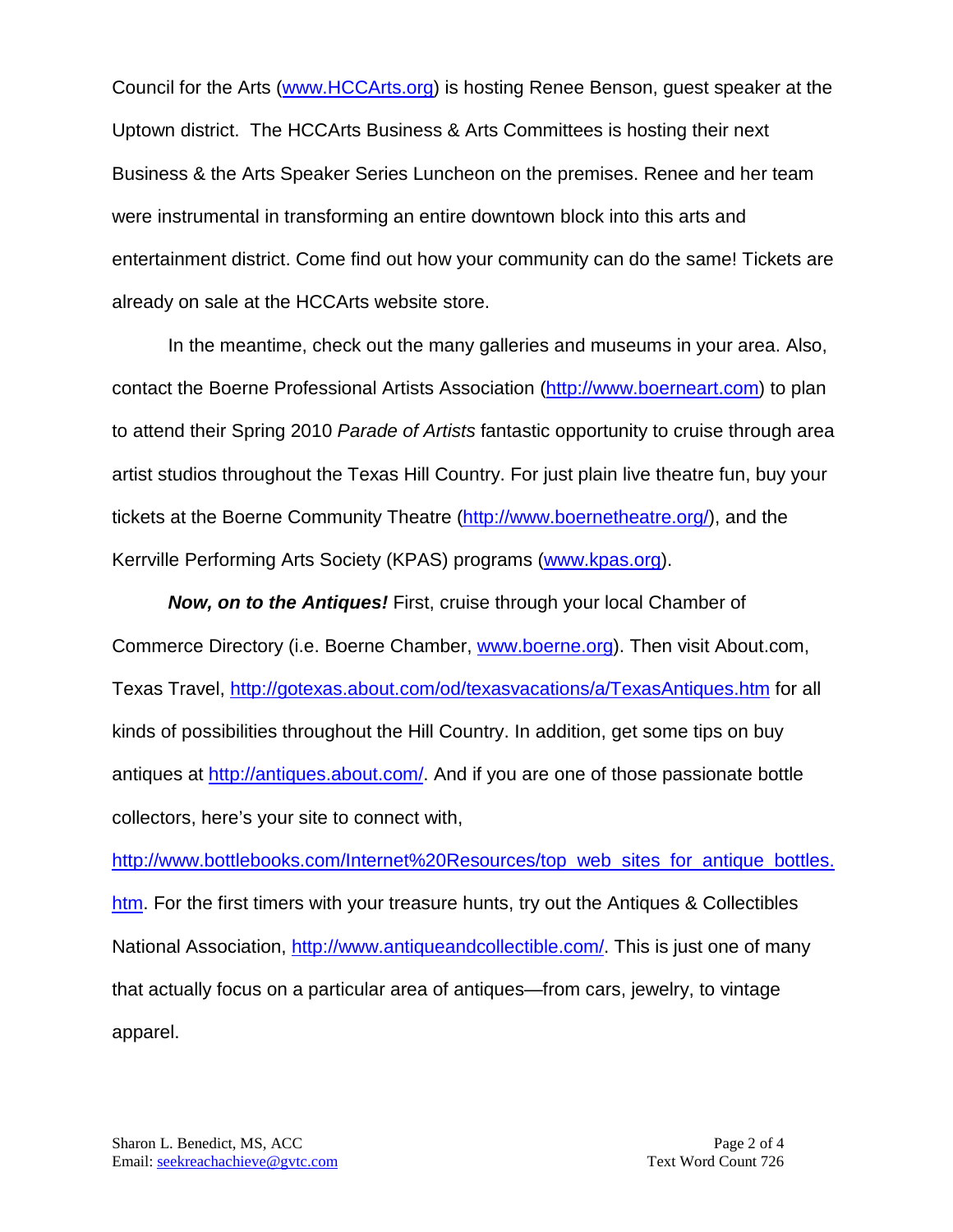## *Next, where in the world can you find animals in the Texas Hill Country*,

besides deer and turkeys? Well, you can first start with the Texas Parks and Wildlife website,<http://www.tpwd.state.tx.us/landwater/land/habitats/hillcountry> to get acquainted with the variety of animals in your territory. The Texas Hill Country is comprised of 25 counties replete with all the fauna and flora you can imagine native to the hillsides. There are also a number of wildlife habitats beginning with the Cibolo Nature Center right in Boerne, Texas. Then you can branch out to those that primarily focus on hunting, such as the Wildlife Ranch, [http://www.thewildliferanch.com/.](http://www.thewildliferanch.com/)

For those who like to view rather than shoot for trophies, by all means visit the Texas Hill Country Nature Photography Alliance

[\(http://www.hillcountryphoto.org/Home.html\)](http://www.hillcountryphoto.org/Home.html) for links to private ranches that have devoted themselves to the preservation of animal and plant life on their lands. Here are just a few listed and linked—Annandale Ranch, Block Creek Natural Area, Los Madrones, and Stowers Ranch. On any number of these ranches, you can actually rent cabins and other accommodations. You can also visit safari-type ranches, such as the Natural Bridges Wildlife Ranch, [http://wildliferanchtexas.com](http://wildliferanchtexas.com/) that is host to animals from Africa.

This little venture into the Arts, Antiques, and Animals should get you well on your way to a great time having fun. And for anything I've missed here in your local area in the Texas Hill Country, just click on Hill Country Yellow Pages,

[http://www.hcyellow.com/.](http://www.hcyellow.com/) Next article, the focus will be on sports and outdoors "recreating."

--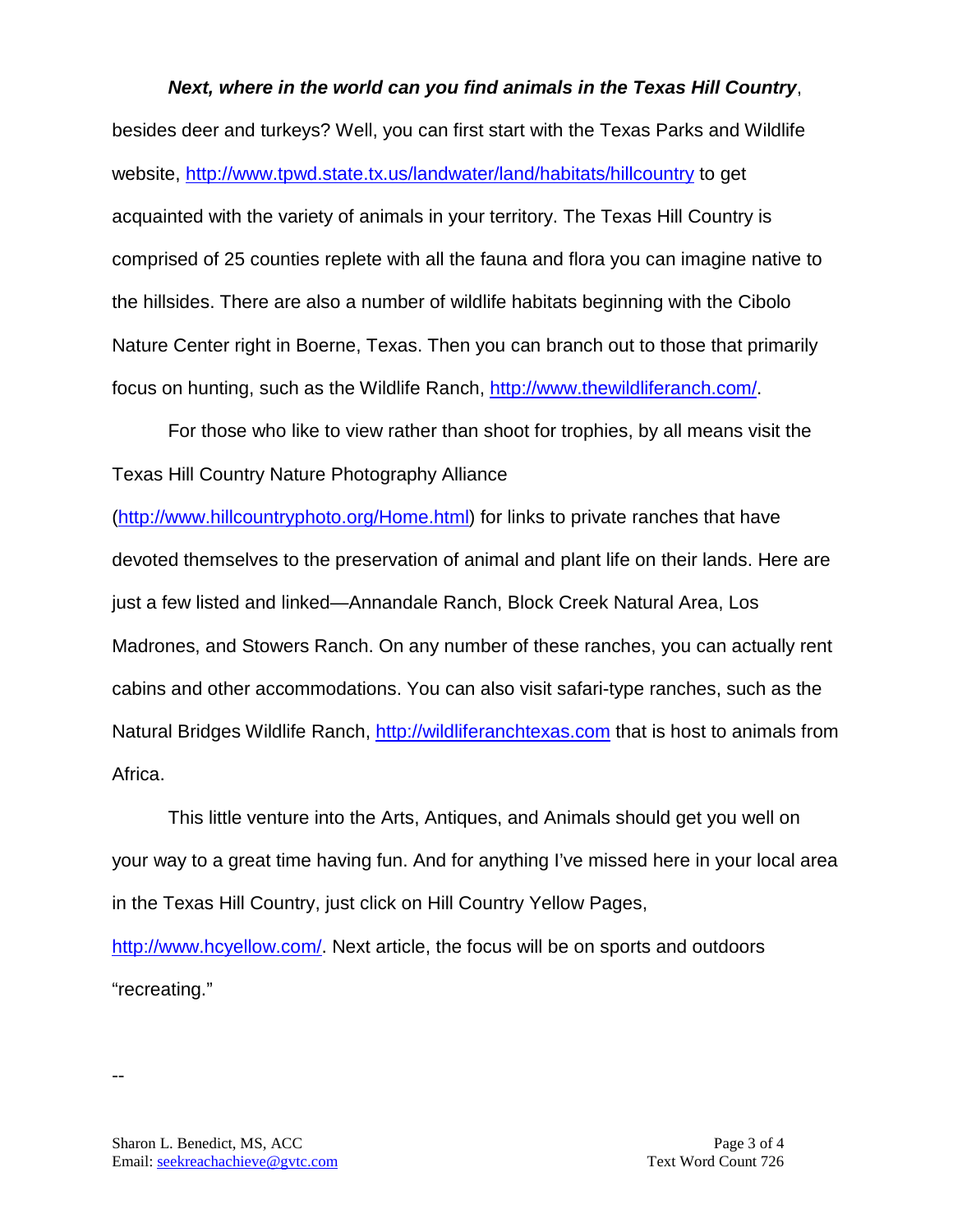Sharon L. Benedict, MS, ACC, is a certified life wellness coach-consultant, specializing in life skills, wellness, and creative arts development for individuals, businesses and organizations [\(www.harvestenterprises-sra.com\)](http://www.harvestenterprises-sra.com/).She welcomes your questions and comments and can be contacted at [seekreachachieve@gvtc.com.](mailto:seekreachachieve@gvtc.com)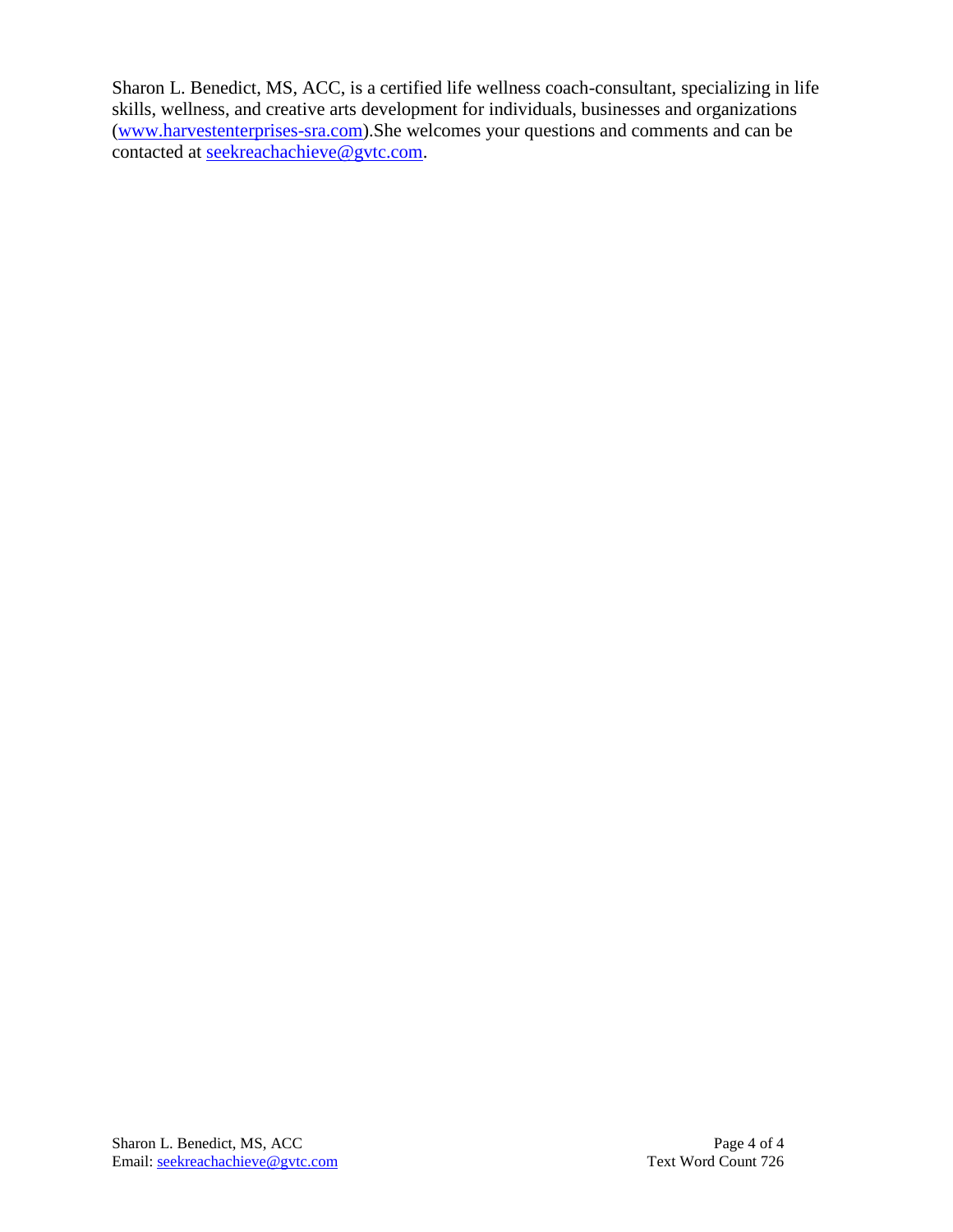*From the Heart...*

*. . . Life Skills for Today By Sharon L. Benedict MS, ACC*



## **Recreation/Entertainment—Outdoors & Sports**

Last article we ventured into the Arts, Antiques, and Animals for "recreating." Now it's time for a little sporting and outdoor fun in the Texas Hill Country. One of the first spots in your own backyard is to check out the Boerne Parks & Recreation for what's happening at your local city parks

[\(http://www.ci.boerne.tx.us/parks/ParkHappenings/tabid/592/Default.aspx\)](http://www.ci.boerne.tx.us/parks/ParkHappenings/tabid/592/Default.aspx). If you like football, be sure to get connected with the 2009 Adult Flag Football season coming your way. Then, if you want to start getting fit, sign up for the Community Fitness in the Parks program Tuesdays & Thursdays, 7pm-8pm, on the Main Plaza. And it's free!

Soon to come is an enhanced pedestrian trails to enjoy

[\(http://www.ci.boerne.tx.us/Portals/7/DocsParks/pedtrails.pdf\)](http://www.ci.boerne.tx.us/Portals/7/DocsParks/pedtrails.pdf). Reserve a weekend to visit many of your local parks, such as Boerne City Park, City Lake Park, Main Plaza Park, Northrup Park, Old No. 9 Greenway Trail, Optimist Park, River Road Park, Roeder Park, and Veterans Plaza. At any one of them you can choose to have a leisurely walk, play a fast game of soccer, and all kinds of sports. Boerne has just about any sport handy—Basketball, Flag Football, Golf, Kickball, Softball, Swim Team, Tennis, Track & Field, and Volleyball.

Let's not forget Kendall County's new park system in the midst of being developed. James Kiehl River Bend Park is already open for trail walking and bird